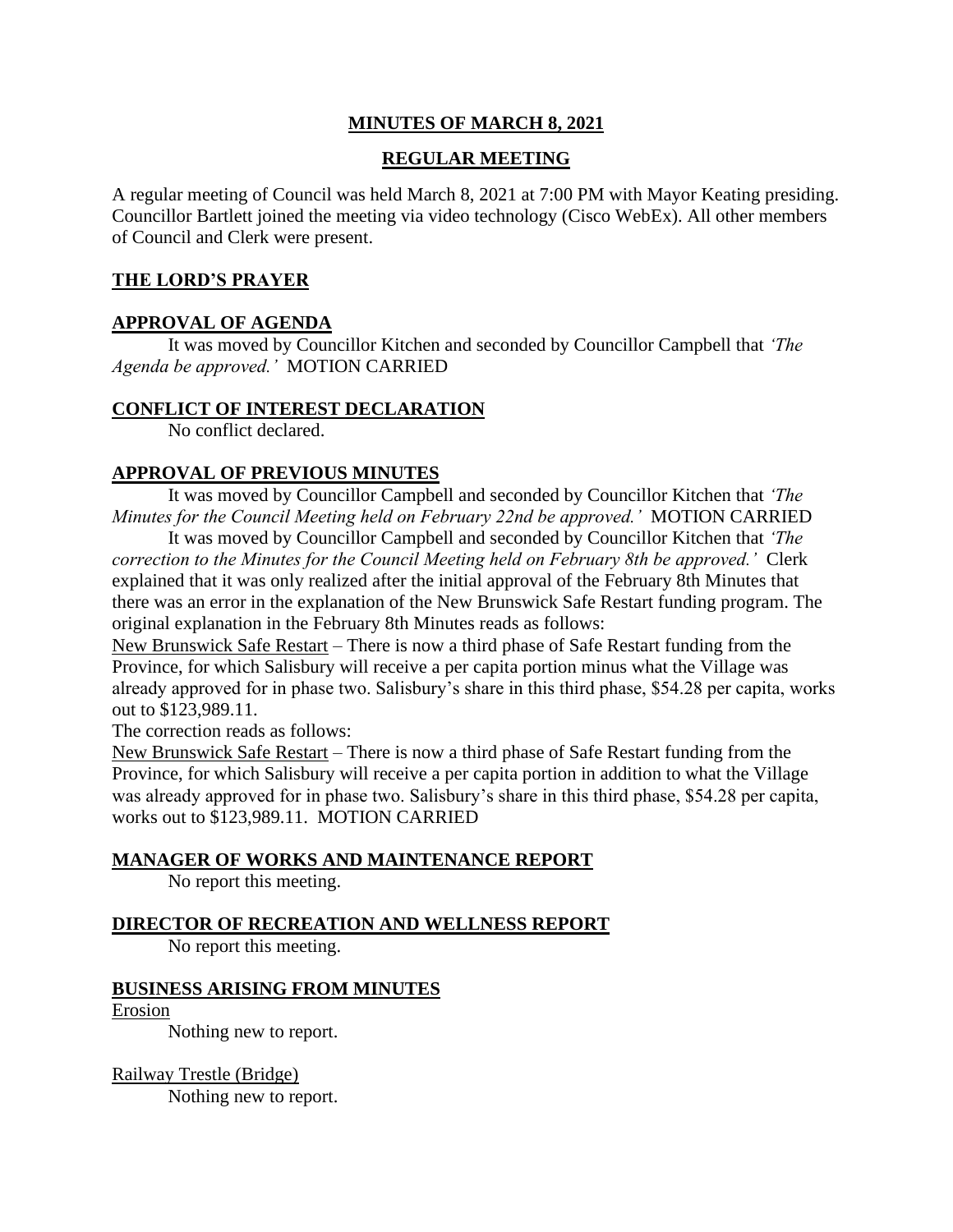#### Rezoning request - 3132 Main St. (Community Use to Village Centre)

With the public hearing held during the February  $22<sup>nd</sup>$  meeting of Council, followed by a recommendation later that same week from the Southeast Planning Review and Adjustment Committee (PRAC) to rezone 3132 Main Street from Community Use to Village Centre, Council proceeded with first and second reading.

It was moved by Councillor Kitchen and seconded by Councillor Campbell that '*Council give first reading of By-law No. 51-1, A By-law to Amend By-law No. 51 Village of Salisbury Zoning By-law.'* MOTION CARRIED Councillor Kitchen gave first reading of the amendment in its entirety at this time.

It was moved by Councillor Kitchen and seconded by Councillor Campbell that '*Council give second reading, by title, of By-law No. 51-1, A By-law to Amend By-law No. 51 Village of Salisbury Zoning By-law.'* MOTION CARRIED Councillor Kitchen gave second reading by title only at this time.

#### **CORRESPONDENCE**

#### **The following items were discussed by accommodated and remaining correspondence placed on file:**

Southeast Regional Service Commission (SERSC), Planning Manager Lori Bickford – Re: Southeast Planning Review and Adjustment Committee recommendation concerning the rezoning application for the property located at 3132 Main Street

Regarding the rezoning application at 3132 Main Street, a letter containing the unanimous approval and recommendation of the Southeast PRAC was received.

#### Canadian Heritage – Celebrate Canada Funding Application

A letter received from Canadian Heritage confirms federal funding approval for the Village of Salisbury's 2021 Canada Day activities, in whatever form such activities take this year given the ongoing COVID-19 pandemic.

### Jonathan Crosby – Concerns regarding request to rename Lam Street denied

By letter, resident Jonathan Crosby expressed his dissatisfaction with the denial by Council of his request in April 2020 to have Lam Street, the future portion of which would run through his property, renamed in honour of his great grandfather and original owner of said property, SS Wilmot. The author of the letter notes that he was not approached about the street name at the time of its development. Upon receiving the request for the name change, Council had approached the developer of Lam Street who indicated that he does not wish for the street to be renamed as the name holds personal family importance to him. It was noted that, historically, the practice has been for developers to choose names for the streets they develop. Council discussed the possibility of future naming opportunities. Councillor Campbell requested the matter be tabled for the time being, pending further information and discussion.

#### Southeast Regional Service Commission – Notice of decision regarding a variance application – 7 Granite Drive

Received was a copy of Southeast PRAC's letter to the owner of 7 Granite Drive, PID 00818203, indicating the PRAC's unanimous approval of the applicant's request for a variance.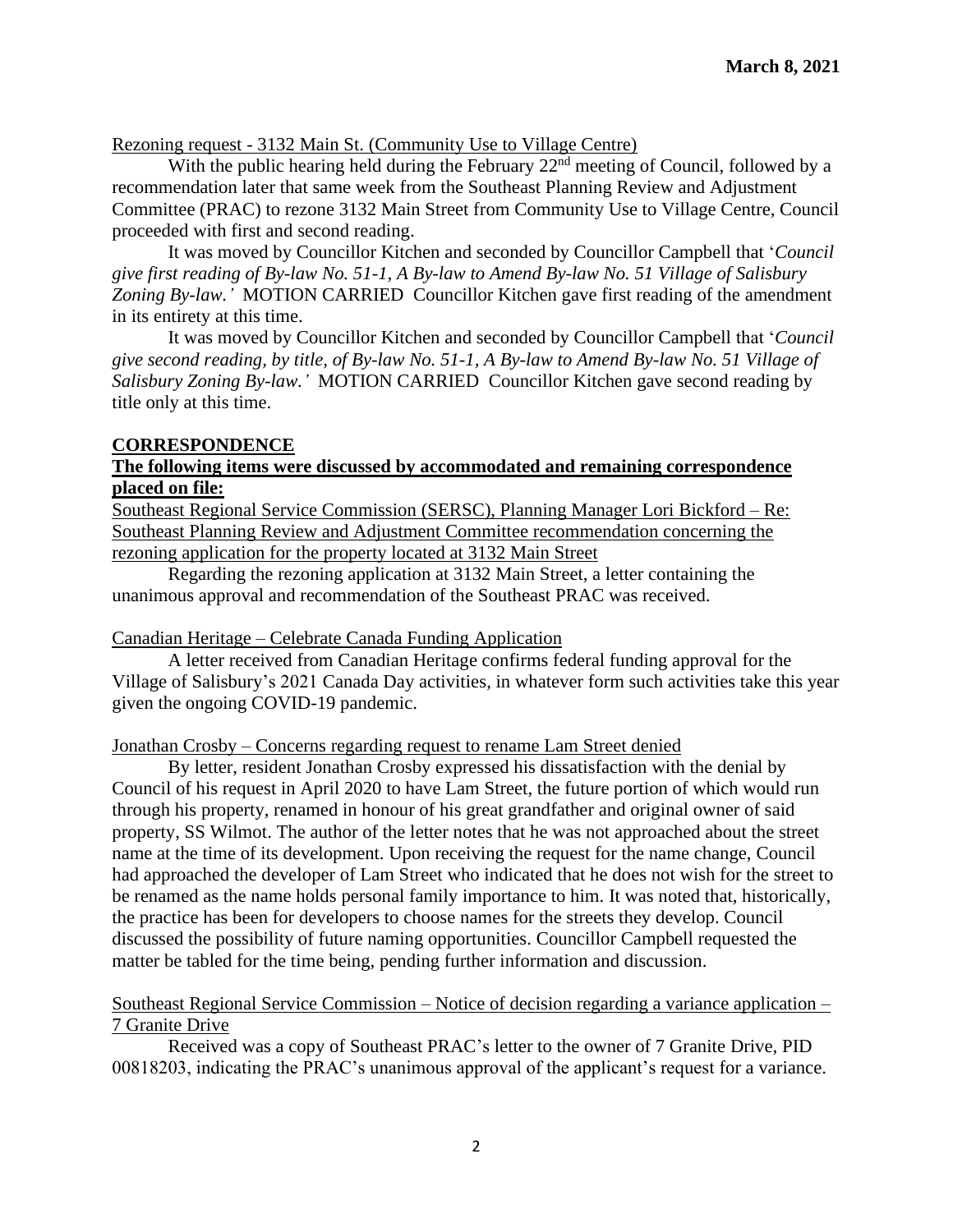Statistics Canada – Census 2021 – Request to share information regarding upcoming Census jobs

Clerk was approached by Statistics Canada regarding its plan to hire people to work the 2021 Census, asking if the municipality would help Statistics Canada get the word out about the soon-to-be available jobs. Council agreed to help advertise via postings on the Village website.

#### Southeast Regional Service Commission, Planning Manager Lori Bickford – Re: Amendment to the Salisbury Zoning Map

Council was joined by SERSC Planning Manager Lori Bickford who provided a preliminary staff report regarding an amendment to the Salisbury Zoning Map. It was explained that it was recently noticed on the Village's new zoning map that there were two properties that were erroneously not zoned properly; in fact, these two properties had no zoning applied to them at all. One of these properties is located at the corner of Delong Drive and Gordon Street; the other, located on the east side of Dundee Drive. The Future Land Use Map designates them both as Residential, and the Municipal Plan would prevail under the Community Planning Act. However, SERSC would like to correct the error now to avoid any confusion in the future. Starting the process immediately would allow the change to be adopted before May. The resolution would set a public hearing and request the views of the PRAC.

It was moved by Councillor Bartlett and seconded by Councillor Campbell that *'WHEREAS Council has considered an amendment to By-law No. 51, The Village of Salisbury Zoning By-law by amending the Zoning Map to zone the properties identified as PID#s 70263751 and 00819185 as residential; BE IT RESOLVED that the Council of the Village of Salisbury directs that the appropriate by-law be prepared to amend the Zoning Map Schedule A of the Zoning By-law as it pertains to the above noted properties; that the proposed by-law be referred to the Southeast Planning Review and Adjustment Committee for their views; that the notice of intention requirements of the* Community Planning Act *be fulfilled with respect to the proposed amendment, and sets the regular Council meeting of April 12th, 2021<i>, in the Council Chambers at the Village Office, 56 Douglas Street, Salisbury, N.B. or as a virtual meeting at 7:00 pm as the date, time and place for the Public Hearing of consideration of objections to the proposed by-law.'* MOTION CARRIED

#### **FIRE DEPARTMENT REPORT**

No report this meeting.

#### **RCMP REPORT**

No report this meeting.

#### **MAYOR'S REPORT**

Local Governance Reform – On February  $23<sup>rd</sup>$ , attended Teams meeting with New Brunswick Minister of Local Government and Local Governance Reform Daniel Allain to discuss local governance reform.

Southeast Regional Service Commission – Also on February 23<sup>rd</sup>, attended SERSC Board of Directors meeting via Zoom video conferencing technology.

Director of Recreation and Wellness – On February  $24<sup>th</sup>$  and March  $4<sup>th</sup>$ , attended interviews and meetings with regards to hiring a Director of Recreation and Wellness.